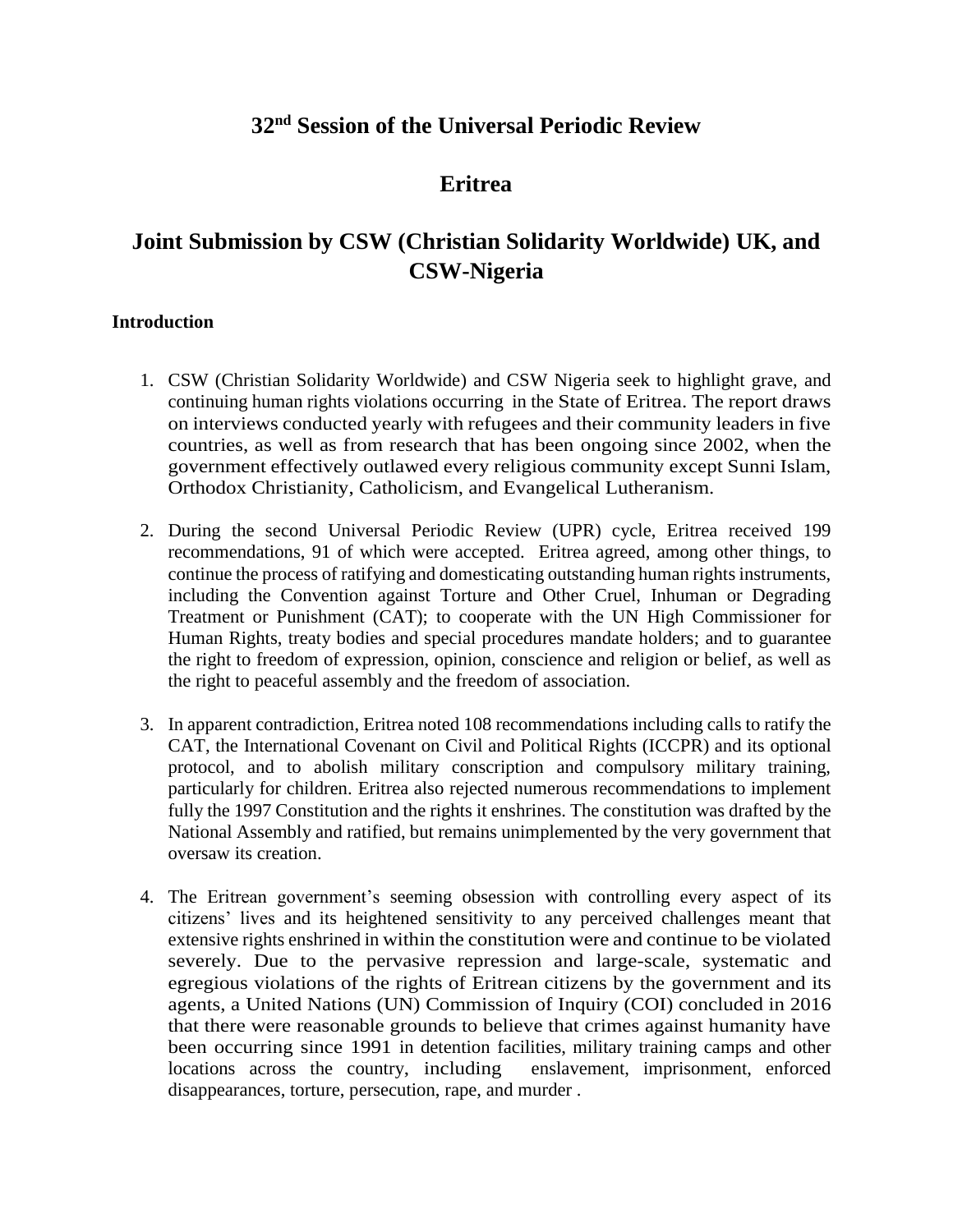5. CSW UK and CSW Nigeria welcome the recent rapprochement between Eritrea and Ethiopia, and hope the declared end of war between the two nations will not only assist in reducing tensions in the Horn of Africa, but will also encourage Eritrea to demobilize its army, to release all prisoners of conscience, and to grant greater freedoms to its people. In the past Eritrea pointed to continuing tensions caused by Ethiopia's resistance to the demarcation of an internationally-agreed common border as the reason for the excessive militarisation of society, the effective institution of a perpetual war footing, a military service regime that is indefinite in nature, onerous civilian militia duties even for the elderly and clergy, rule by presidential decree and the indefinite deferral of elections and democratisation.

## **Arbitrary Detention, Torture, Cruel and inhumane and degrading treatment**

- 6. Arbitrary detention, torture, cruel and inhumane and degrading treatment continue to occur with impunity in detention centres, with tens of thousands of Eritreans remaining detained without charge or trial and in life threatening conditions in more than 300 sites across the country.
- 7. While Eritrea's accession to CAT in 2014 is to be welcomed, its reservations included non-recognition of the competence of the Committee against Torture provided for in Article 20 of CAT, thereby precluding the possibility of a visit by members of the Committee in the event a complaint was received that was deemed to merit one. In addition, Eritrea declared it did "not consider itself bound by Article 30, which stipulates that all disputes concerning the interpretation of the Convention shall be referred to the International Court of Justice by one of the parties."
- 8. Former prisoners continue to report experiencing cruel, inhuman and degrading treatment, including being forced to undertake extreme physical exercise, to stand for hours in the midday sun, and to endure beatings administered with electric prods, whips or pipes. Reports indicate that beatings are administered routinely, systematically, frequently, and even casually on all prisoners, regardless of creed or lack thereof, and without regard to the vital organs or, indeed, the life of a prisoner. Beatings can range from a single blow to any convenient part of the body merely to attract the attention of a prisoner as an alternative to using a name, to lengthy pummelings with fists, stampings with feet, and blows with an iron rod known as a shafshafa or any other convenient implement nearby.
- 9. Torture remains rife in detention centres. Reports persist of prisoners dying following torture, or after being denied life-saving medication or treatment after falling ill and refusing to recant their religion or belief as a precondition to accessing it.
- 10. Despite the nation's acceptance during the second UPR cycle of recommendations on the need to improve "the penitentiary system and the situation of detainees", including from the Russian Federation, prisoners continue to held in inhumane conditions, such as poorly ventilated metal shipping containers, underground cells, and in the open air in desert areas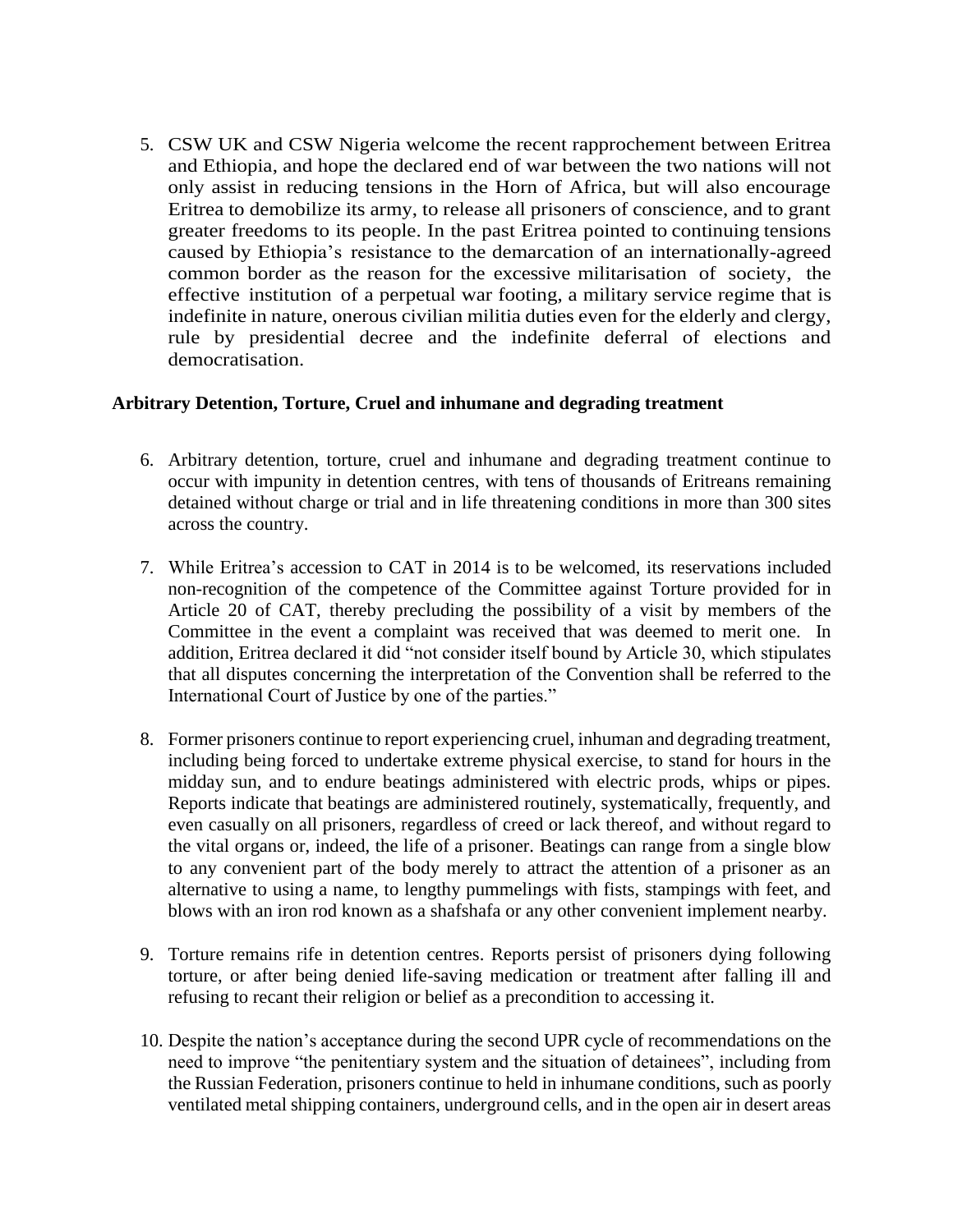surrounded by barbed wire or thorns. Female prisoners remain vulnerable to sexual violence, including rape.

11. Prisoners of all faiths and none are deprived of adequate food and water and timely access to medication. According to accounts, they are fortunate if they receive stone-hard bread and watery soup with few lentils twice a day. They are generally allowed to go to the lavatory once a day only, and bathe infrequently, usually in pools of stagnant water. The lack of access to hygiene poses particular difficulties for female prisoners, given their monthly cycles.

### **Violations of the right to freedom of religion or belief (FoRB)**

- 12. During the second UPR cycle Eritrea accepted recommendations from Canada, Romania and Japan regarding the need to guarantee freedom of religion or belief and to ensure the rights of religious minorities and protect religious communities from persecution. However, events during the reporting period illustrate the government's long-held ideological antipathy towards all forms of religion persists.
- 13. In its 2018 and first report to the African Commission on Human and Peoples Rights, the Eritrean government claimed it maintains religious harmony by ensuring "Islamic or Christian fundamentalism that corrode the social fabric" are not allowed to "perturb" "religious tolerance and harmony". In reality, since independence in 1991 the government has embarked on a course of repression so severe that it currently stands accused of committing the atrocity crime of persecution. The actions of the Eritrean government clearly violate Article 18 of the ICCPR, to which the nation is party, and despite having accepted a recommendation to harmonise the nation's laws to incorporate the ICCPR (Mexico).
- 14. Several hundred Christians from non-sanctioned churches are currently thought to be detained indefinitely in Eritrea, as a result of a campaign of arrests that has been ongoing since 2002, and which at its zenith saw an estimated 3,000 detained arbitrarily. Arrests of adherents continued during the reporting period, with members of non-sanctioned churches being arrested even while attending social gatherings. In a clear violation of the nation's undertakings under the Convention on the Rights of the Child (CRC), in some cases children were either detained along with their parents, or left unattended following the arrests of parents.
- 15. In May 2016, 79 men, women and children, including a mother and baby, were rounded up during a wedding party. They were initially incarcerated in Barentu and Agordat. Later, over 30 were reportedly transported to Mai Serwa detention camp. In August 2016, eight Christians, including a mother and her three year-old child, were arrested after they gathered in a rural area around 4 km north of Asmara. Reports emerged later of the arrests of a significant number of Christians on Christmas Eve 2016 in the capital city Asmara, after they had been caught praying. They were reportedly transported barefoot to an unknown location.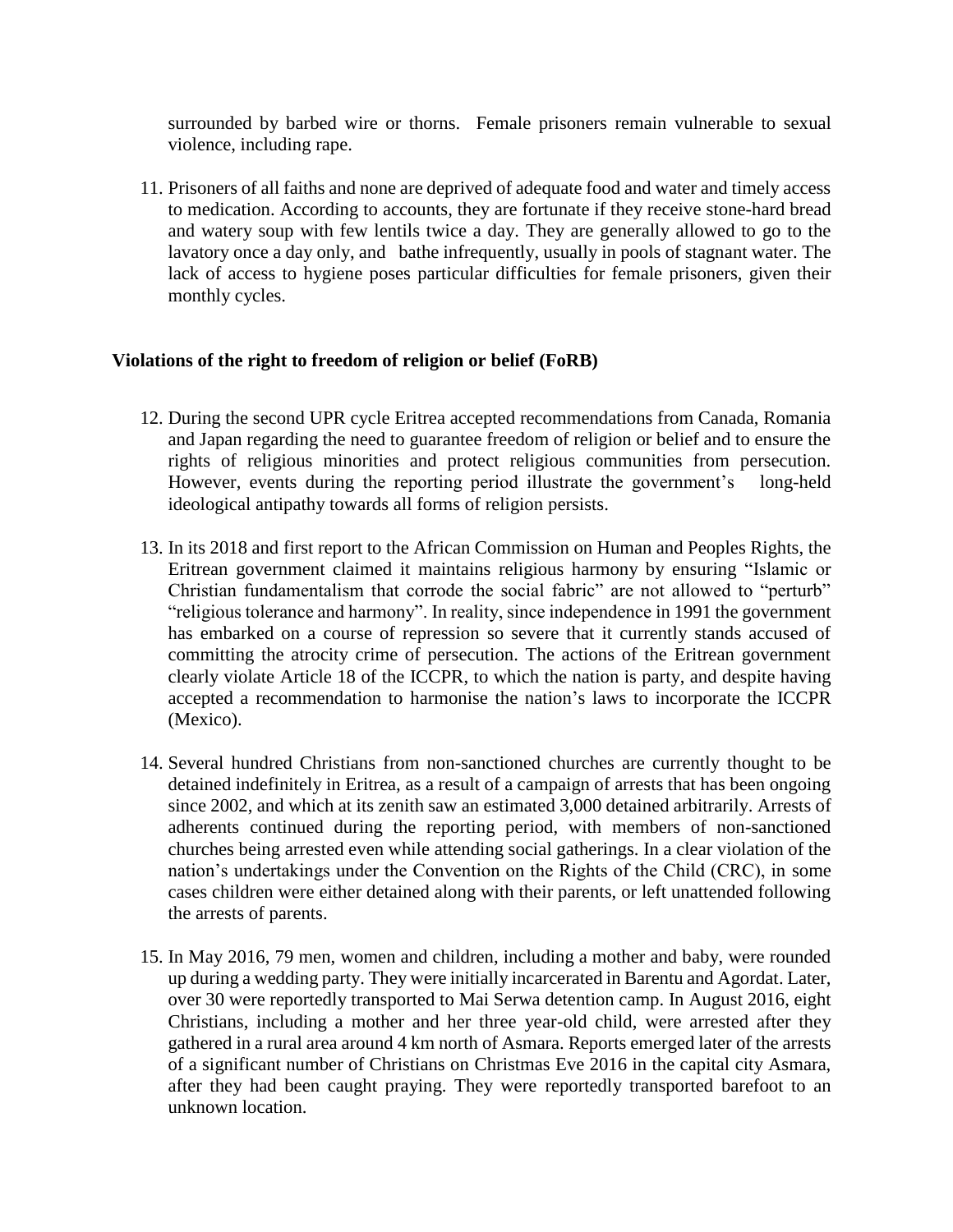- 16. In May 2017, the government intensified its crackdown on non-sanctioned churches by launching house to house raids in several cities. CSW was informed that as part of these raids committees consisting of members of local administrations, the security services and members of the Orthodox Church sympathetic with the government went from house to house inquiring about the faith of the occupants.
- 17. During May 2017, 45 Christians were arrested during raids in Adi Quala, including entire families, the elderly and a disabled woman. The arrests left 23 children without parental care. Fifteen people were rounded up in Gindae, while in the Godaif district of Asmara, 45 people, mostly women, were arrested at a party for newlyweds, with 17 more people arrested a week later.
- 18. By the end of June 2017, 170 Christians had been detained in house to house arrests in eight towns. CSW also learned that 33 women, who were amongst the first to be arrested in these raids, were being held in an infamous prison in the Dahlak Archipelago created by Italian colonialists in the late 19<sup>th</sup> Century to crush political dissent. Most were reported to be young mothers whose husbands were either military conscripts, or were eking out an existence elsewhere. Consequently, their arrests left 50 children without parental care.
- 19. Government sanctioned churches also faced repression, including with regard to violation of property rights. The nonagenarian legitimate Patriarch of the Eritrean Orthodox Church, Abune Antonios, who was illegally removed from office following a series of machinations between 2006 and 2007, remains under house arrest, following the effective "capture" of the Orthodox Church by the state. The patriarch had refused a request to excommunicate members of the Church's renewal movement, Medhane Alem, had objected to the arrests of its priests, had rejected a demand for priests to report for military training and had generally decried increasing government interference in ecclesiastical affairs.
- 20. The patriarch's reappearance in public during a church service on 16 July 2017 sparked speculation regarding his imminent release and reinstatement. However, he was not permitted to speak during the service despite requesting to do so, and was rushed from the premises to a new place of detention. He is reported to currently reside in two rooms in the servants' quarters within the grounds of a villa occupied by two renegade bishops, one of whom is eager to replace him. Church sources allege that while Patriarch Antonios has received occasional selected visitors, he is not permitted to discuss his situation with them. He is reportedly under pressure to resign in favour of the pro-government bishop.
- 21. The Eritrean government currently controls the hiring and firing of Orthodox Church personnel, administering Church finances, selling off its assets and appointing its highest administrative officials. Priests seen as sympathetic to the legitimate patriarch are detained, harassed, forced out or conscripted. A November 2014 visit to Ethiopia by CSW a d CSW Nigeria coincided with the arrival at Endabaguna Refugee Reception Centre of 15 Orthodox monks in full regalia from seven different monasteries including Mariam Debre Sina, Mariam Dearit and Gedam Tsaedanaba. The monks maintained that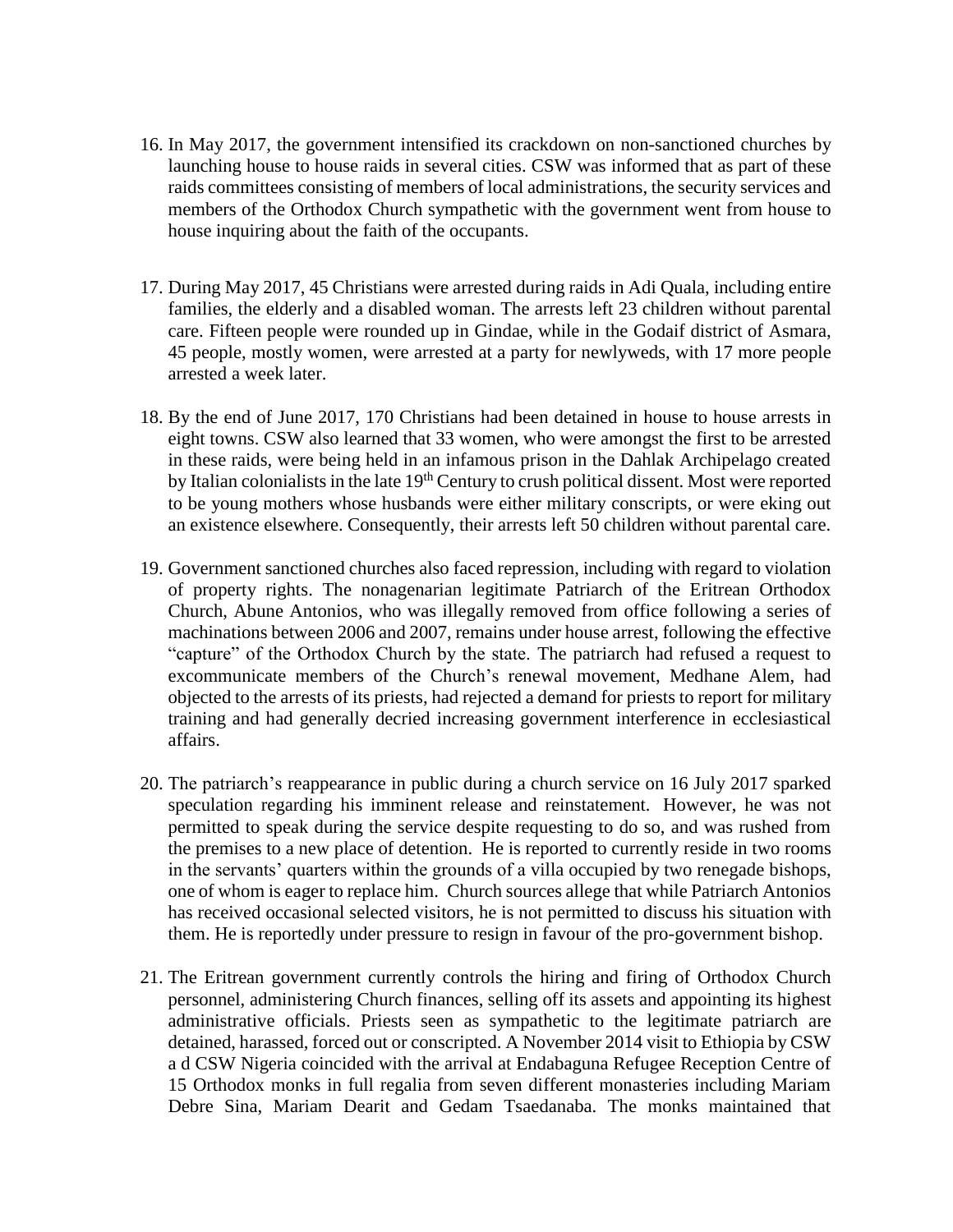monasteries were being destroyed throughout the country and the government was insisting monks surrender a share of any income they may receive. The monks had discussed available options, and had ultimately decided to flee. In addition the school at Enda Mariam Orthodox Cathedral was closed in 2017, and in early 2018, a monk named Abba Amaha was detained for calling for the release and reinstatement of Patriarch Antonios.

- 22. The Catholic Church has also faced harassment. In September 2017, the Education Minister for the Central Region (Zoba Ma'ekel) wrote to the Director of the Medhane Alem Seminary School in Asmara, which provides religious education to aspiring priests and nuns, demanding its closure and a list of all its students. The letter was copied to the Minister of Education, the office of the Eritrean Police and the Chief of Police of Zoba Ma'ekel, and cited Proclamation 73 of 1995, the restrictive legislation which states, inter alia, that the provision of social amenities rests within the remit of the government, and that religious organisations should confine themselves to spiritual issues. Following an unfruitful appeal to officials, church leaders decided not to close the school. The government responded by closing the school in October 2017 and detaining a diocesan priest who had volunteered to take the place of the school's director, and a Comboni nun. Both were reportedly released weeks later.
- 23. However, the school remains closed and the government is alleged to have transferred students to "other schools", although some are believed to have been sent to military service. It has also prevented Catholic nuns and clergy from pursuing further studies abroad, and made it difficult for clergy based overseas to obtain visas. In addition, six health clinics run by the Catholic Church across the country were closed between November and December 2017.
- 24. In 2014, the third officially sanctioned denomination experienced repression when five members of the Evangelical Lutheran Church were arrested shortly after the church announced they were to be ordained. However, this denomination has been harassed to a lesser degree, perhaps due to the government's burgeoning relationship with Norway, where the Evangelical Lutheran Church is the state church, and Finland, where it is the largest national church.
- 25.Between April 2016 and September 2017, six Jehovah's Witnesses were arrested, three of them male and three of them female. One, a woman, has since been released. In July 2017, all Jehovah's Witnesses held in the Meitir Camp were transferred to Mai Serwa Prison outside of Asmara, where the conditions are said to be less harsh. On 30 November, 2017, 13 Witnesses detained in Sawa Camp were also transferred to Mai Serwa.
- 26.By the end of 2017, a total of 55 Jehovah's Witnesses were reported to be imprisoned without trial or formal charges. <sup>1</sup> Three of them, Paulos Eyassu, Isaac

 $\overline{\phantom{a}}$ 

<sup>&</sup>lt;sup>1</sup> Jehovah's Witnesses, 'Imprisoned for Their Faith' <u>[www.](http://www.jw.org/en/news/legal/by-region/eritrea/jehovahs-witnesses-in-prison/) jw.org/en/news/legal/by-region/eritrea/jehovahs-</u> [witnesses-](http://www.jw.org/en/news/legal/by-region/eritrea/jehovahs-witnesses-in-prison/) [in-prison/](http://www.jw.org/en/news/legal/by-region/eritrea/jehovahs-witnesses-in-prison/)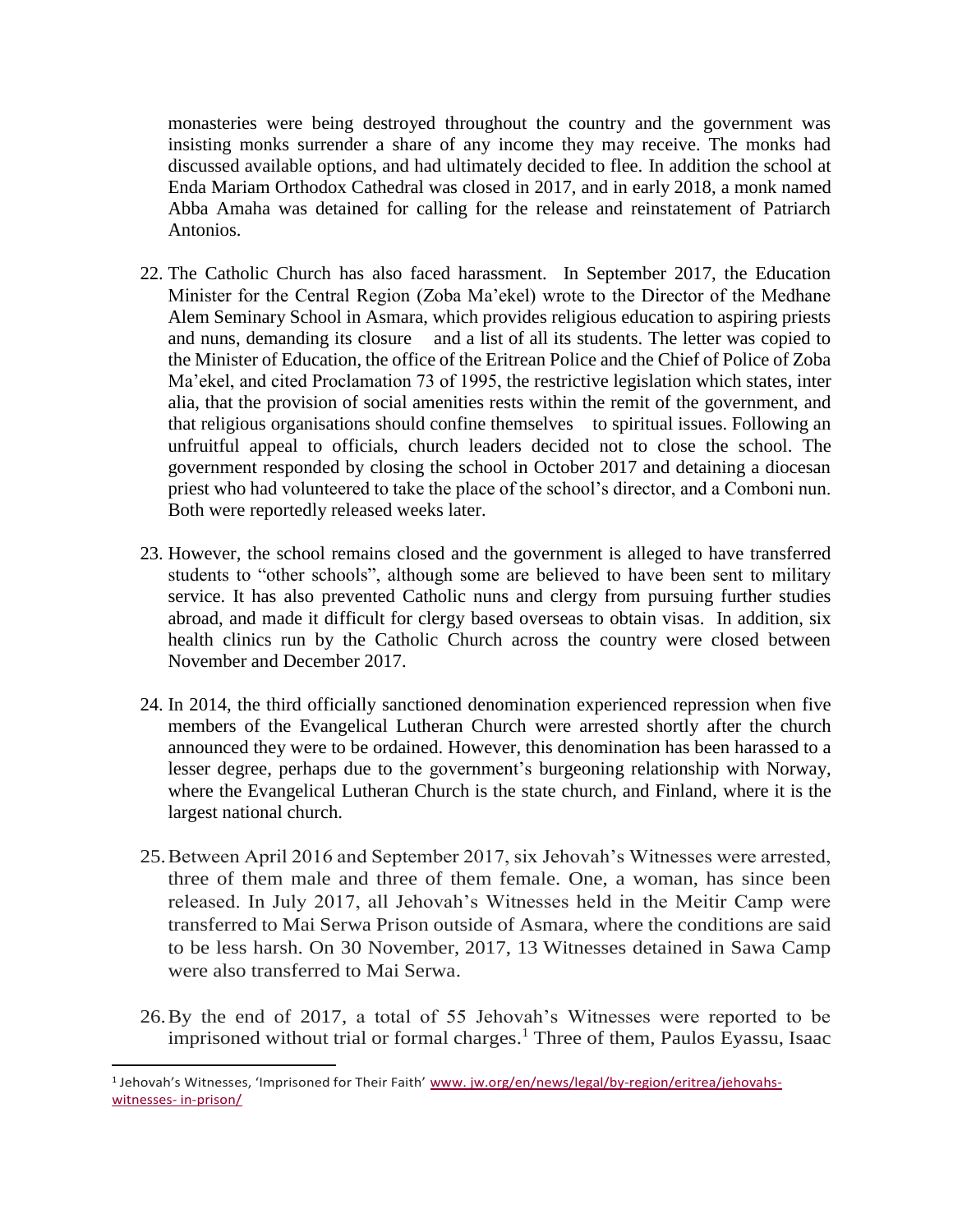Mogos, and Negede Teklemariam, have been incarcerated since 1994. The number also includes 12 people arrested during 2012 while attending a funeral, and 31 arrested in April 2014.

- 27. Arrests of members of the Muslim community have continued intermittently since 1994. On 20 October 2017, Hajji Musa Mohammed Nur, the nonagenarian respected Honorary President of Al Diaa Islamic School in Asmara, was arrested, along with several others for opposing the government's attempted expropriation of the Al Diaa private Islamic school in line with a 2014 plan devised by the Ministry of Education to transfer control of every school to local communities, and for resisting pressure for female students to stop wearing hijabs. Transferring control to local communities would mean religious schools such as Al Diaa, which was established in the late 1960s and run by parent committees as a private Islamic school, would become secular and open to the public.
- 28. On 31 October 2017, a rare but peaceful protest against the arrests and restrictions broke out in Asmara. It was dispersed by members of the security services firing live ammunition. Hundreds were arrested, including students, most of whom were male and several of whom were minors. According to the Asmara-based activist network Arbi Harnet, the school has been "quietly" reopened and a few students and women have been released. However, some reported suffering mistreatment while in detention and at time of writing, an unknown number remain in custody.
- 29. During the reporting period two high profile Christian detainees were released, although both are reported to be in poor physical condition. Senior Pastor of Kale Hiwot Church Pastor Oqbamichael, who was initially arrested in 2005 at a wedding ceremony, briefly released after suffering a breakdown following 10 months of severe mistreatment, then rearrested in October 2007, was reportedly released on 30 April 2018. Merigeta Yitbarek Berhe, an Orthodox scholar and advisor to the patriarch who had been detained without charge since 2006, was released either in late April or early May.

### **Deaths in detention**

 $\overline{a}$ 

- 30. During the second UPR cycle Eritrea accepted a recommendation from Canada to "take the necessary measures to ensure", inter alia, the rights of women and of persons in detention, and another from Lithuania to intensify efforts to protect women from sexual violence, ensuring incidents are fully investigated and perpetrators are held accountable.
- 31. However, in March 2017, two Pentecostal Christian women were reported to have died on 17 March, days after being transferred to Massawa hospital from detention, where they had been on hunger strike, allegedly in protest at the abuse they were experiencing in detention. According to the website Erimedrek the women's bodies were marked with bruising consistent with sexual violence. Once at the hospital, they were reportedly kept in isolation and guarded in shifts by security personnel. Following their deaths, military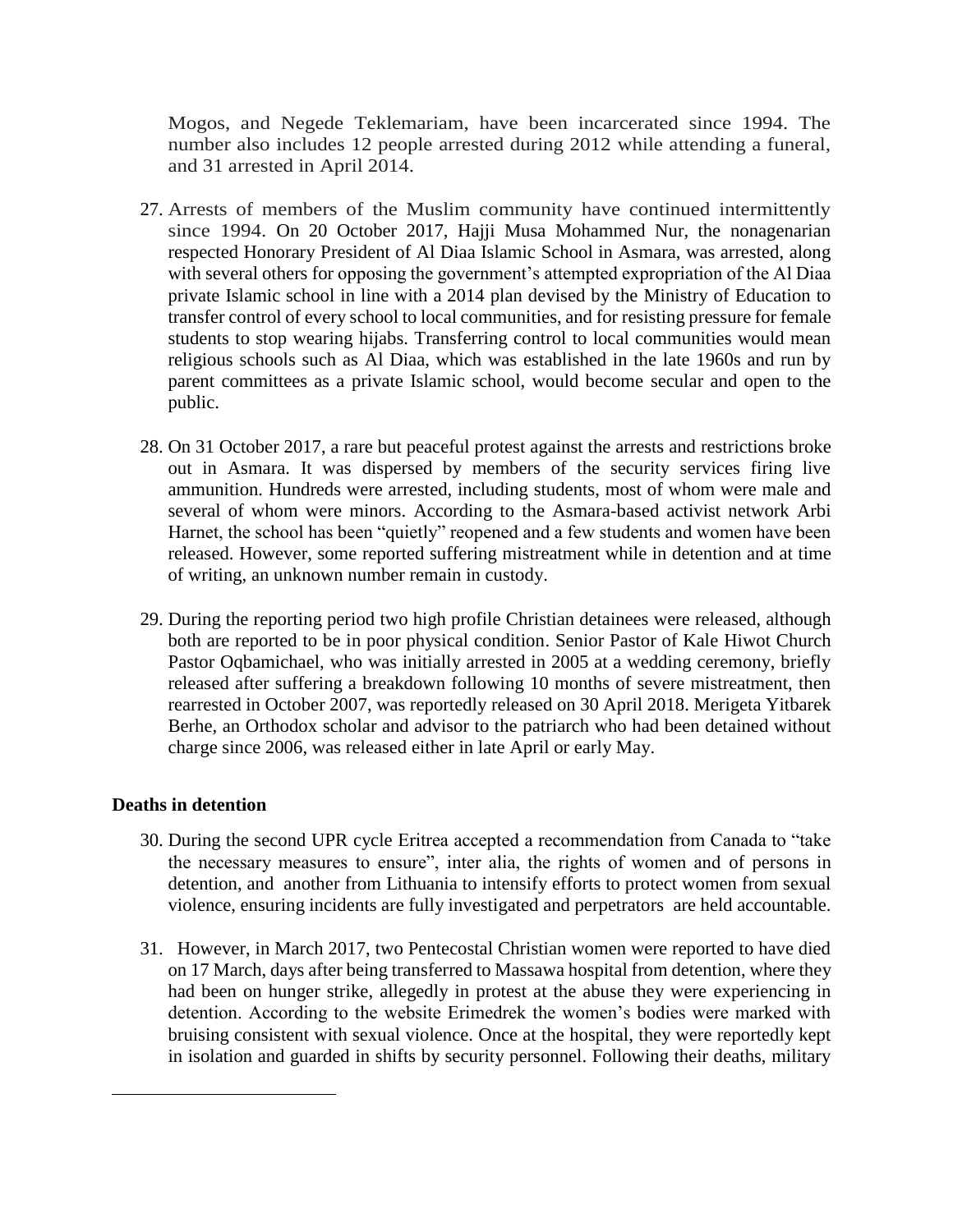commanders reportedly confiscated their medical cards.

- 32. Moreover, in August 2017 Fikadu Debesay, a Christian mother of four who was detained in May 2017 during house to house raids in Adi Quala , died in Metkel Abiet, a desert camp in the Northern Red Sea Region, died on her way to hospital following mistreatment, privations, poor conditions and delayed medical assistance. Her husband and eldest son, who had also been detained, only found out about her death when they were unexpectedly released weeks later.
- 33. In March 2018, news emerged that two elderly Jehovah's Witnesses had died in Mai Serwa Prison. 76 year-old Habtemichael Tesfamariam who died suddenly on 3 January, is believed to have suffered a stroke. Habtemichael Mekonen, aged 77, died on 6 March, reportedly due to kidney failure. Both left behind wives and children. Both had suffered mistreatment in detention, including being held in a partially buried building along with other Witnesses, where they suffered severely from heat in the summer, and insufficient water and food.
- 34. On 3 March 2018, the family of Honorary President of Al Diaa Haji Musa was told to recover his body from a government hospital. The family later learned he had died the day before in Asmara's 5th Police Station, where he had been held since his arrest. Following his burial, hundreds were arrested, again mainly male, and some as young as 13. While family members did not received formal notification of the arrest and detention of their loved ones, some were able to discover their whereabouts through informal channels and deliver food and clothing.

# **Conclusion**

- 35. In her fifth and final report to the Human Rights Council (HRC) the Special Rapporteur on the situation of human rights in Eritrea noted there was "no meaningful progress to address specific human rights violations to report", adding that "the current situation in Eritrea perpetuates the patterns of human rights violations identified by both her mandate and that of the Commission of Inquiry on human rights in Eritrea."<sup>2</sup>
- 36. The UPR process is undermined if states are allowed to accept recommendations, only to defer implementation indefinitely. This in view of the grave and ongoing violations, CSW and CSW Nigeria urge the Human Rights Council (HRC) to formulate verifiable timebound benchmarks to monitor Eritrea's progress in implementing accepted UPR recommendations from the previous and upcoming cycles, in order to measure the government's commitment to facilitating the enjoyment of human rights for all its citizens.
- 37. CSW and CSW Nigeria also urge the HRC to support the creation of accountability mechanism "to ensure accountability for continuing and past human rights violations and crimes against humanity."<sup>3</sup>

 $\overline{\phantom{a}}$ 

<sup>2</sup> A/HRC/38/50, 11 June 2018

<sup>3</sup> A/HRC/38/50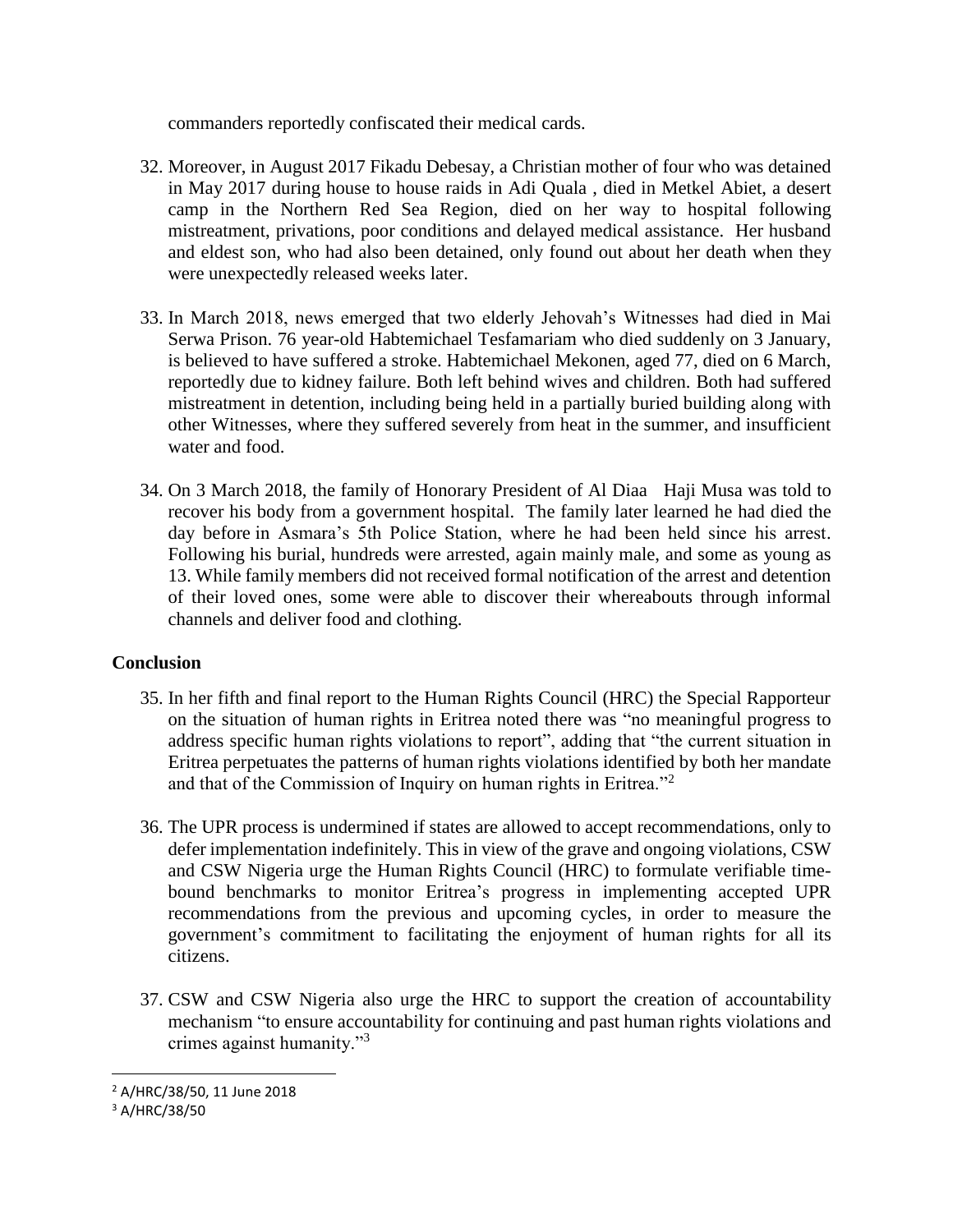### **Recommendations to the government of Eritrea**

- 38.**Implement the ratified constitution and fully facilitate the rights enshrined within it**
- 39.**Ensure the full enjoyment of the right to freedom of religion or belief for all citizens in accordance with the constitution and international statutes to which the nation is party, including the African Charter on Human and Peoples Rights (ACHPR), and the International Covenant on Civil and Political Rights (ICCPR)**
- 40.**Grant immediate and unhindered access for the International Committee of the Red Cross (ICRC) and/or any other competent body to long-term detainees in order to assess their wellbeing and ensure the conditions in which they are held meet UN minimum standards**
- 41.**End enforced disappearance, arbitrary arrest and indefinite detention without charge or trial, and bring all long- term detainees before recognised courts of law in the presence of international observers, or release them. All detainees subjected to arbitrary and irregular detention, such as those held under the** *atsnehaley* **policy, should be released immediately. Eritrea is also urged to adhere to the Guidelines on the Conditions of Arrest, Police Custody and Pre-Trial Detention in Africa**
- 42. **End incommunicado detention, and grant access for all detainees to immediate family members, timely medical treatment and legal representation**
- 43. **Urgently improve conditions in the nation's prisons, and end the use of unsuitable, substandard facilities as holding cells and detention centres**
- 44.**Agree to verifiable, time bound benchmarks to monitor and measure progress in the implementation of accepted UPR recommendations and improvements in the situation of human rights**
- 45.**Implement the UN Convention Against Torture and Other Cruel, Inhuman or Degrading Treatment or Punishment (CAT). Eritrea has already acceded to the ICCPR and ACHPR, both of which prohibit the use of torture**
- 46.**Extend invitations to relevant special mechanisms and mandate holders, including the incoming special rapporteur on the situation of human rights in Eritrea, enabling them to conduct unhindered, thorough, independent and impartial human rights investigations**